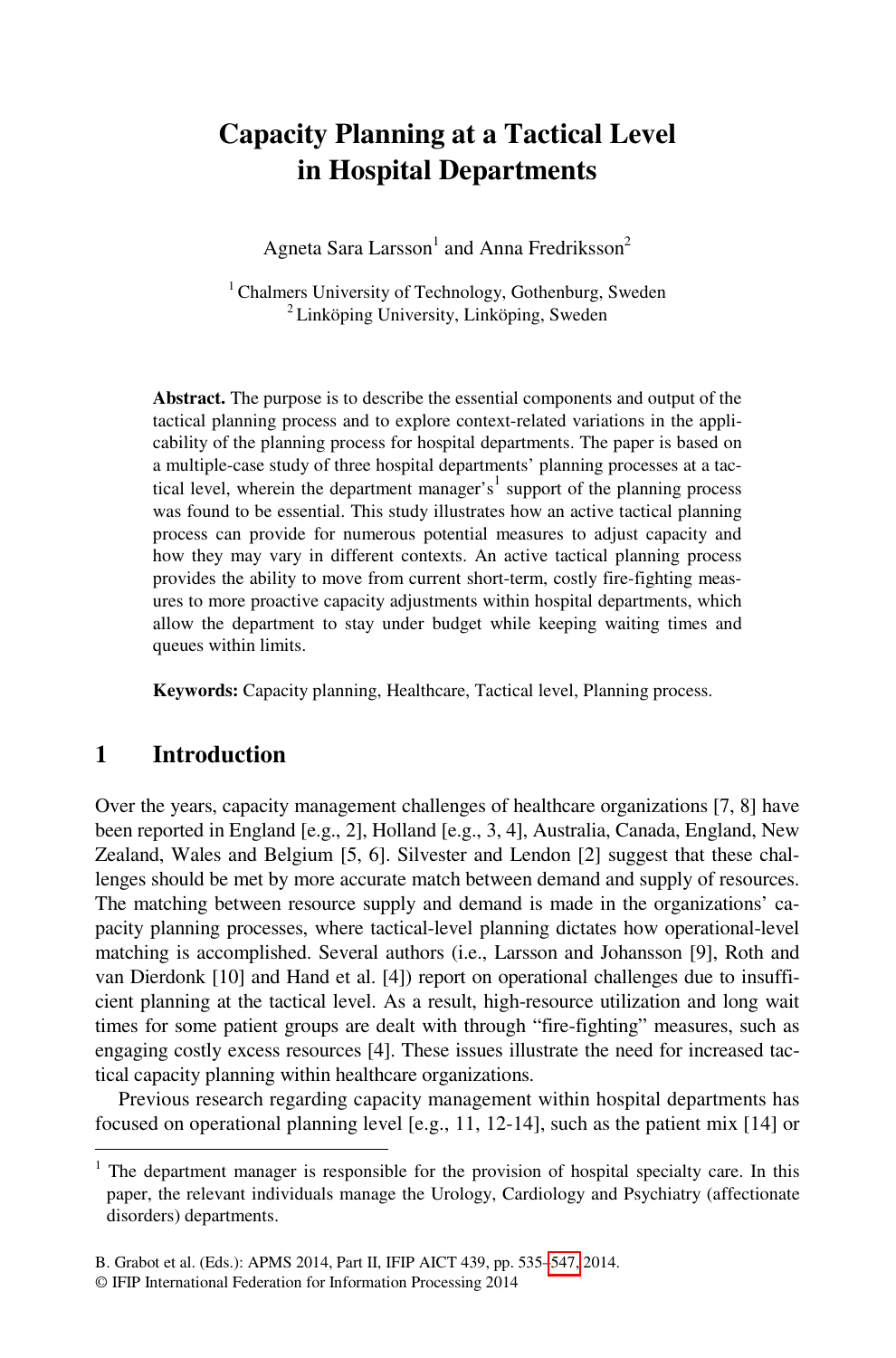scheduling practices [12]. Literature that deals with the managerial aspect of the hospital planning process mainly presents planning and control frameworks that structures all planning levels [e.g., 3, 4, 8]). However, these studies do not describe the step-by-step planning process to assist hospital managers in matching the supply of resources with the demand for resources. There remains a need for understanding how to balance supply and demand in the tactical planning process within hospital departments. Thus, the purpose of this paper is to *describe what components and output of the tactical planning process are essential and to explore context-related variations in the applicability of the planning process for hospital departments.* The study is based on the tactical planning process within three hospital departments at a Swedish University hospital. The study will contribute to the understanding of tactical capacity planning by studying the required input, activities performed, measures used to adjust capacity and demand and the desired output within these three cases.

### **2 Theoretical Framework**

This section will answer to the first part of the purpose stated above. It presents the included components of the planning process and the content of each component. A descriptive summary of theoretical planning process is stated at the end of the section, Table 1.

 Production planning is often described as a hierarchal structure of processes, at the *strategic*, *tactical* and *operational* levels [8, 10, 13, 15]. Planning processes on the tactical level are the sales and operations planning (S&OP) process and the master production schedule (MPS) process [16]. In some organizations, S&OP and MPS are not separated into two different processes, but are called Master Planning [16, 17]. The responsibility for the tactical planning in hospital lies on the middle managers, however, it sometimes relies on interaction with top management [3].

The tactical planning process consists of different activities, including estimating the demand for products or services, deciding on a preliminary delivery plan and generating a preliminary master production schedule, reconciliation of plans and conditions and adaption of plans, as needed [17, 18]. When the demand and supply of capacity is balanced, the next step is to settle the prepared plans. The task of reconciling plans and conditions, and focus of this paper, is capacity planning, which at this planning level is often referred to as a rough-cut capacity plan (RCCP) [19], in which the anticipated capacity variations are included [2]. According to the works of Tavares Thomé, Scavarda [16], the planning processes can be divided into the following four parts: the planning process structure and activities, planning process input, measures that are available for balancing demand and supply, and the process delivery output.

*Structure and Activities.* The form in which a planning process is performed can be described as the structure and activities [16], which is denoted as managerial aspects consisting of meetings, activities and methods used to analyze data. The meetings can be characterized by the frequency and participants of meetings [16, 19]. The planning object at the tactical level is a product or service group. The planning horizon may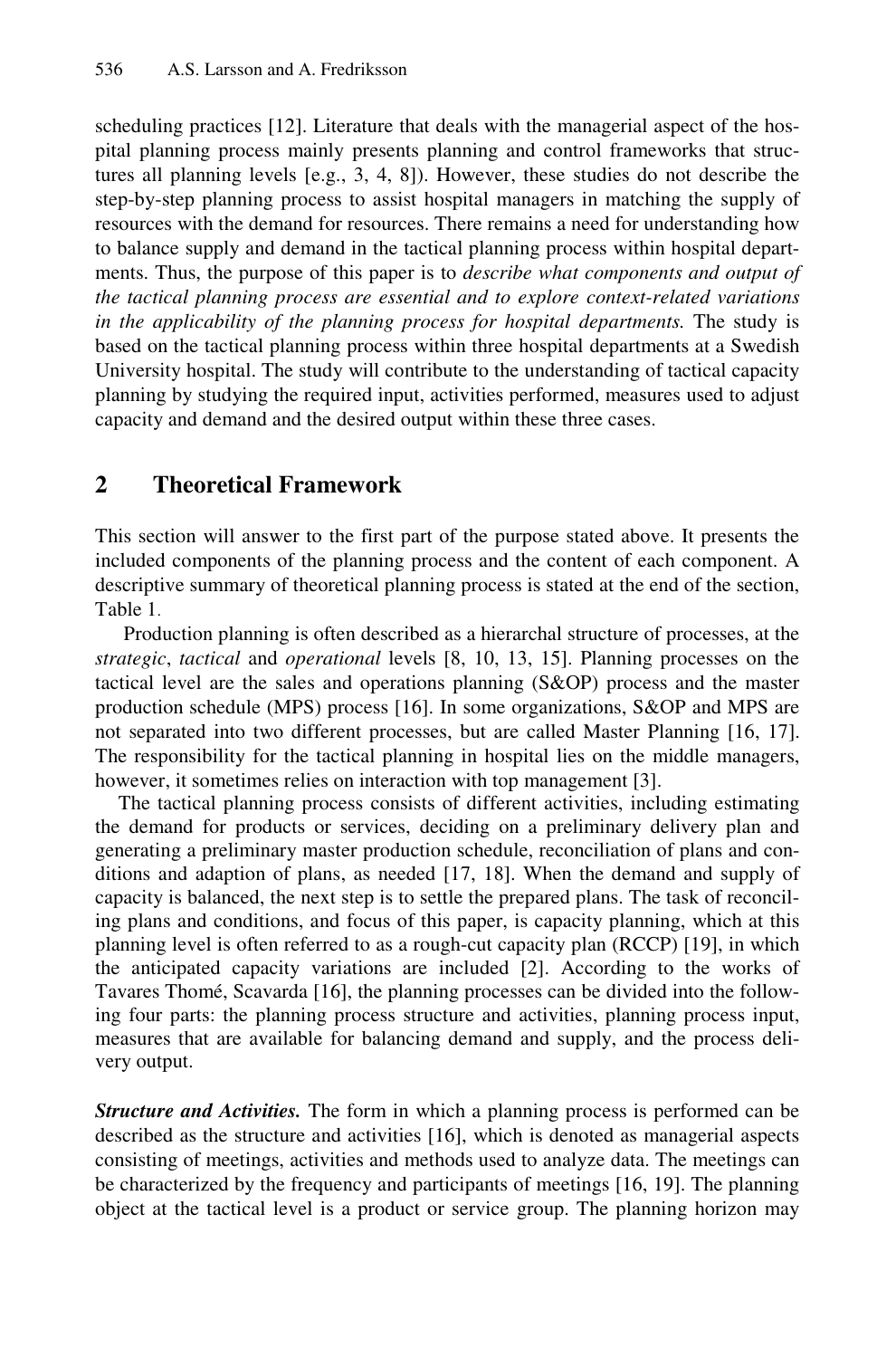vary between organizations, depending on product or service lead-times [18] and may span from less than six months to over 18 months [16]. The frequency of tactical planning is usually monthly or quarterly [17].

The activities of capacity planning are described by Jonsson and Mattsson [17] as calculating required and available capacity, performing capacity adjustments and making alternative actions. The manner in which data is analyzed and combined varies among organizations. Advanced IT system spreadsheets or mathematical models are analytical tools used to support capacity planning, where even the simplest method may be sufficient to fill its purpose [20]. Present methods and calculations models can roughly be described as either focusing on how to utilize resources in an effective way [14] or how to re-design resources to create a better flow of patients through the resources [e.g., 21, 22]. Furthermore, literature presents different kinds of tools supporting the decision-making in the capacity planning process [e.g., 11, 21, 22, 23].

*Input.* Input to the capacity planning process is necessary to determine future needs, such as demand, available resources, restrictions placed on the system, targets and to what extent production will be allowed to deviate from plans. Information about the future demand in hospitals should be unconstrained [19] and should describe the variations [2, 3]. Future demand consists of both known and unknown demand [4]. The unknown demand is forecasted demand, often based on historical data, whereas known demand includes waiting list information and "downstream" demand of patients currently under treatment [4]. Demand variation in healthcare is to be found both in volume [23, 24] and mix of resource requirements [14, 22]. Furthermore, the urgency and patient-throughput time create variations regarding the required timing of resource supply. Input regarding hospital capacity generally consist of the following resources: facilities, workforce and equipment [13]. Resource properties influence the available capacity (i.e., whether a resource is multifunctional [15] or specialized, if the resource is cost-intensive, resource availability [3] and if the resource is a shared resource or a dedicated resource [3, 14]). The available capacity is often formulated in terms of available hours and number of entities.

Tactical-level planning is restricted by decisions made at the strategic level and the feasibility of options at the operational level [14]. Strategic decisions may include the available number of units or time at the units. Other restrictions may be financial, such as budgeting or if the hospital is operating in a contracting market under planning restrictions [3]. Planning targets are formulated in terms of patient through-put (time, volume) [14], patient waiting time, length of waiting lists, resource utilization rate [14], production costs [15] or level of bed occupancy [21], etc. As input to the planning process, tolerance levels may also be provided.

*Measures.* Measures taken to balance demand and supply include adjustments to both the demand side and the supply side [25]. In the healthcare setting, measures adjusting capacity involve decisions concerning the acquisition and allocation of three types of resources: work force, equipment and facilities [7, 23]. A resource acquisition at the tactical level involves, for example, decisions concerning work force changes, overtime and subcontracting [7, 25], as well as the use of innovative shift schedules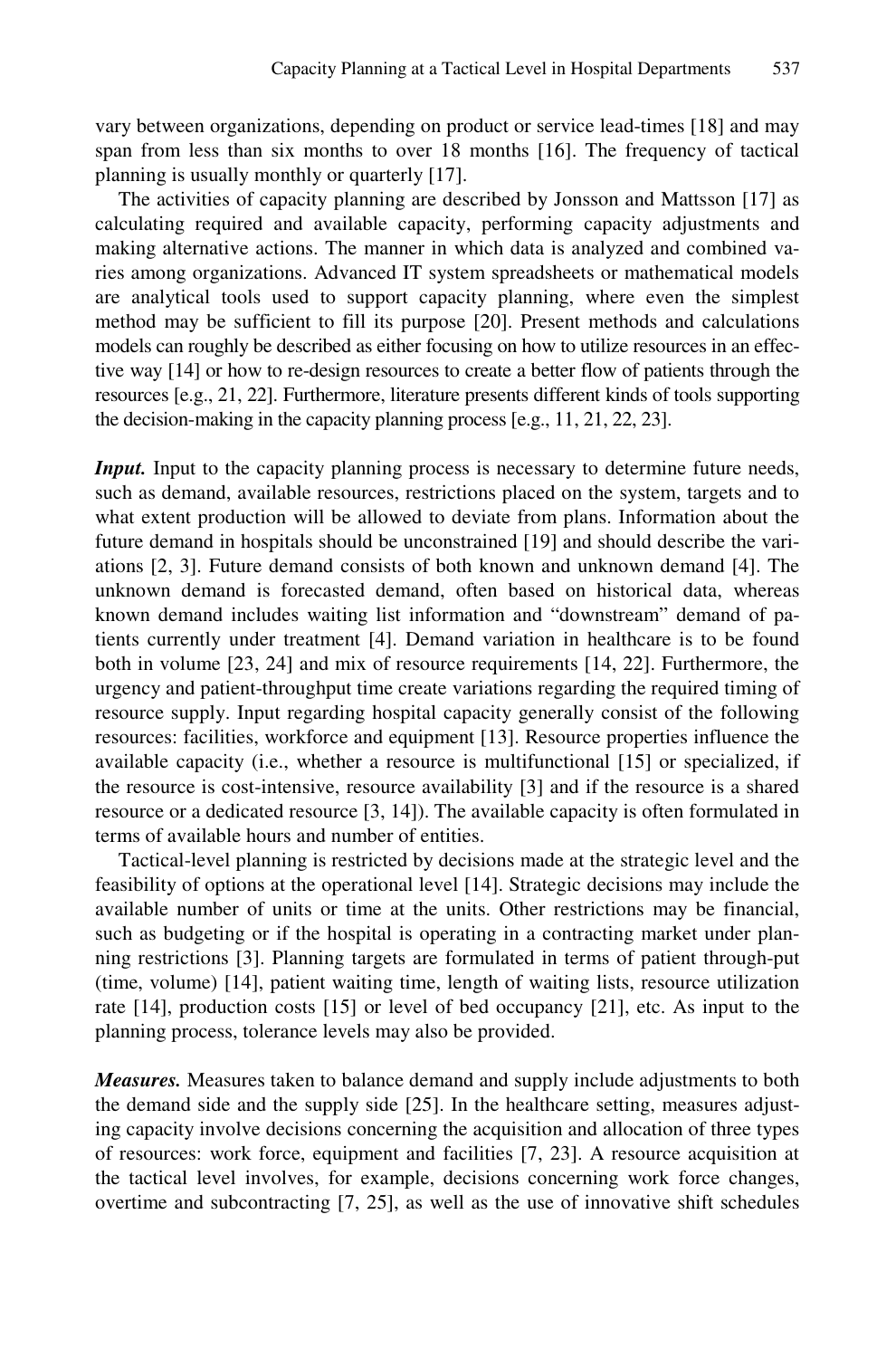and employee cross-training to allow for movement between units [24]. Measures used to adjust patient demand is include prioritizing patients according to medical condition, re-scheduling, building queues, admissions planning and using scheduling rules [14].

*Output.* According to Tenhiälä [26], the primary objective of capacity planning is to ensure the feasibility of production plans. Besides the production plan per se, the output should link lower planning levels with higher by providing feedback regarding tactical plan feasibility, which helps improve hospital management performance [1] and the effectiveness and efficiency of healthcare delivery [4]. Linking the lower planning levels to the higher results in changing the role of managers from one that is reactive to one that is more pro-active [1].

| <b>Structure and Activities</b>                                                                                                                                                                                                                                                                                                   | Input                                                                                                                                                                                                                                                                                                 | <b>Measures</b>                                                                                                                                                 | Output                                                                                                                    |
|-----------------------------------------------------------------------------------------------------------------------------------------------------------------------------------------------------------------------------------------------------------------------------------------------------------------------------------|-------------------------------------------------------------------------------------------------------------------------------------------------------------------------------------------------------------------------------------------------------------------------------------------------------|-----------------------------------------------------------------------------------------------------------------------------------------------------------------|---------------------------------------------------------------------------------------------------------------------------|
| <b>Meetings</b><br>Frequency<br>Participants<br>Planning horizon<br>Planning object<br><b>Activities</b><br>Calculate available and<br>required capacity<br>Compare available capaci-                                                                                                                                             | <b>Future demand</b><br>Production plan based on:<br>Unconstrained and consensus-<br>based forecast<br>Downstream demand<br>Backlog/waiting lists<br><b>Available capacity</b><br>$RCCP$ – including anticipated<br>capacity cut downs (e.g. further                                                  | Capacity adjust-<br>ments<br>Overtime<br>Extra staff<br>Sub-suppliers, i.e. Buy<br>care from other health<br>care provider<br>Moving capacity<br>Cross-training | <b>Feasible produc-</b><br>tion plan<br><b>Feedback</b><br>To upper planning<br>level<br>To the next round of<br>planning |
| ty with required capacity<br>Choose suitable measure/-<br>s considering targets<br>Adapt the delivery plan<br>and/or the production plan<br>Establish delivery plan,<br>production plan and<br>actions taken at the toler-<br>ance levels<br><b>Analytical methods</b><br>Spreadsheet<br>IT system support<br>Mathematical models | training of staff)<br><b>Restrictions</b><br>Budget (available funding)<br>Strategic planning<br>Operational constrains<br><b>Targets</b><br>Through-put (time and volume)<br>Waiting time<br>Length of waiting lists<br>Resources utilization<br>Costs (change in budget)<br><b>Tolerance levels</b> | Demand adjust-<br>ments<br>Medical priority<br>Re-scheduling<br><b>Building queues</b><br>Admissions planning<br>Scheduling rules                               |                                                                                                                           |

**Table 1.** Summary of analytical framework based on theory

## **3 Methodology**

The authors of this paper selected an exploratory multiple-case research design to explain the phenomenon under investigation. The research started with constructing an analysis framework of the capacity planning at the tactical level based on existing literature [27]. The analytical framework was built on literature from both the healthcare and manufacturing domains; thereby forming a foundation of previously developed theoretical frameworks on which to build this study [16, 20], while systematically verifying their applicability in a new setting. The data collection was made through semi-structured interviews. An interview guide based on the analytical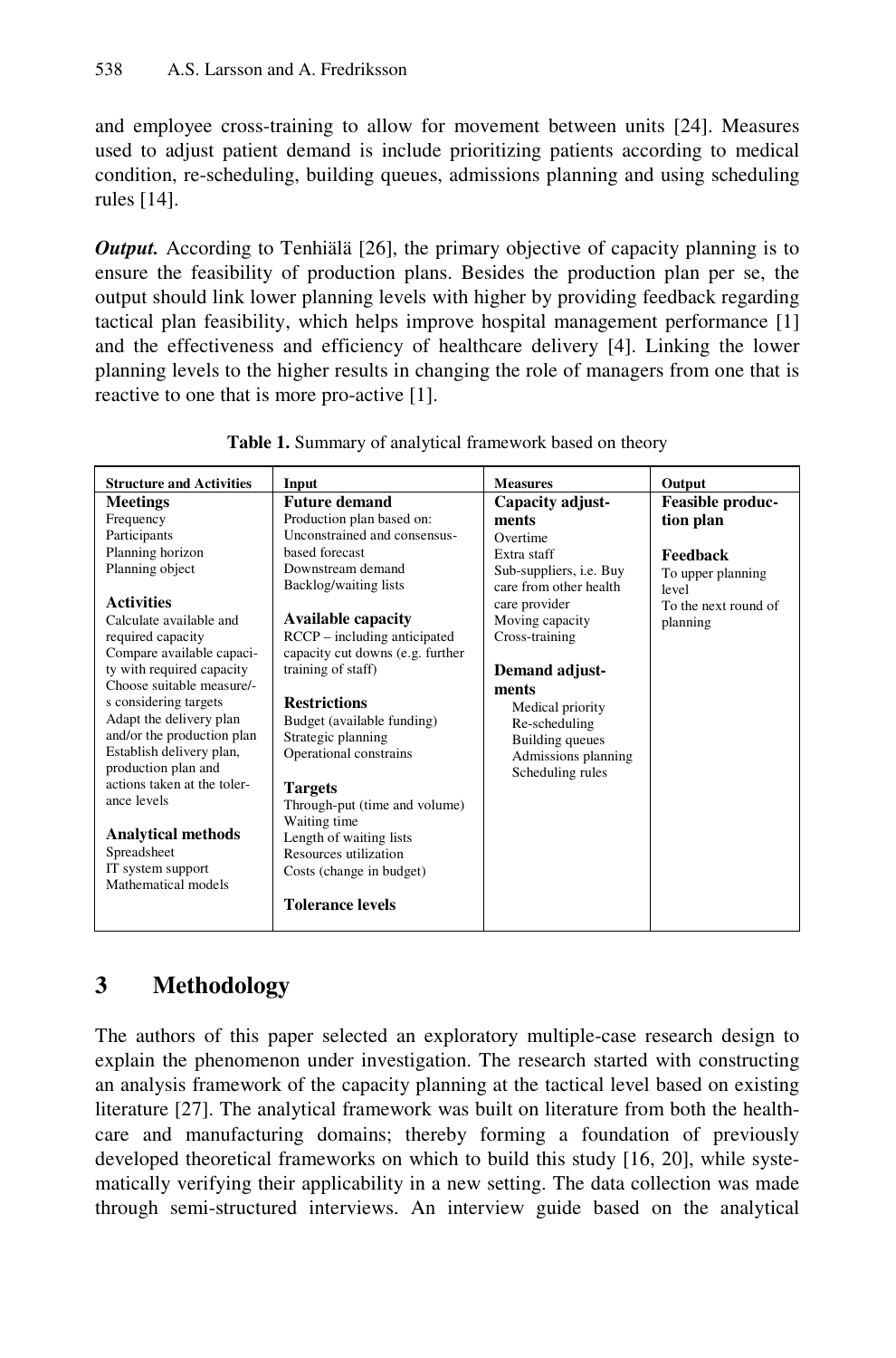framework was used [28]. The studied departments were selected based on their differences in service, demand and manufacturing processes, which were chosen to obtain a wider understanding of the tactical capacity planning process within different contexts. The data collection focused on identifying the main structure and activities, input, output and measures used in the tactical capacity planning process at the studied departments. A cross-case analysis was performed to compare the ways that tactical capacity planning was conducted in the cases.

### **4 Empirical Data**

#### **4.1 Cardiology**

j

Approximately 40 physicians, 250 nurses and administrative staff in the Cardiology department treat an average of 16,900 outpatients and 6,000 inpatients each year. The department consists of three wards, six laboratories, an outpatient policlinic, divisions that treat heart problems and patients undergoing smoking cessation as well as a teaching unit.

*Structure and Activities.* There is no set planning process structure, and the focus is on costs. As such, the frequency of meetings follows the yearly budget process. The planning of available resources is not synchronized with the yearly production planning, rather the status of consumed financial means is controlled on a monthly basis, and the staff is scheduled on a quarterly basis. As a result, there is minimal connection between demand and available resources, as there is a continuous inflow of patients with treatment processes measured in days and weeks. Meeting participants represent all relevant parties for the treatment processes and financial and organizational units, including the department<sup>2</sup> manager, the unit<sup>3</sup> managers, the section<sup>4</sup> manager, operational developer,<sup>5</sup> accountant and human resources representative. During planning, patient groups are formed according to their resource requirements, and spreadsheets facilitate the understanding of required and available capacity; however, spreadsheets are not used for all patient groups.

*Input.* The anticipated demand and allocation of capacity between patient groups are based on the previous year's outcome. Data regarding patient demand and available capacity is, to some extent, available in the IT systems but is not systematically used. For example, the waiting lists are recorded and viewed by the manager, but are not used during the planning process by including the backlog in the demand. Restrictions

<sup>&</sup>lt;sup>2</sup> The department manager is responsible for the provision of hospital specialty care (e.g., Cardiology, Urology and Psychiatry. Psychiatry, which in this case includes affectionate disorders.)

 $3$  The unit being an organisational part of the production system, such as a ward unit or a clinic

<sup>&</sup>lt;sup>4</sup> The section is a subdivision according to speciality of care within the department, defined by the competence of the physicians

 $<sup>5</sup>$  The hospital's support function for improving the production performance of the hospital</sup>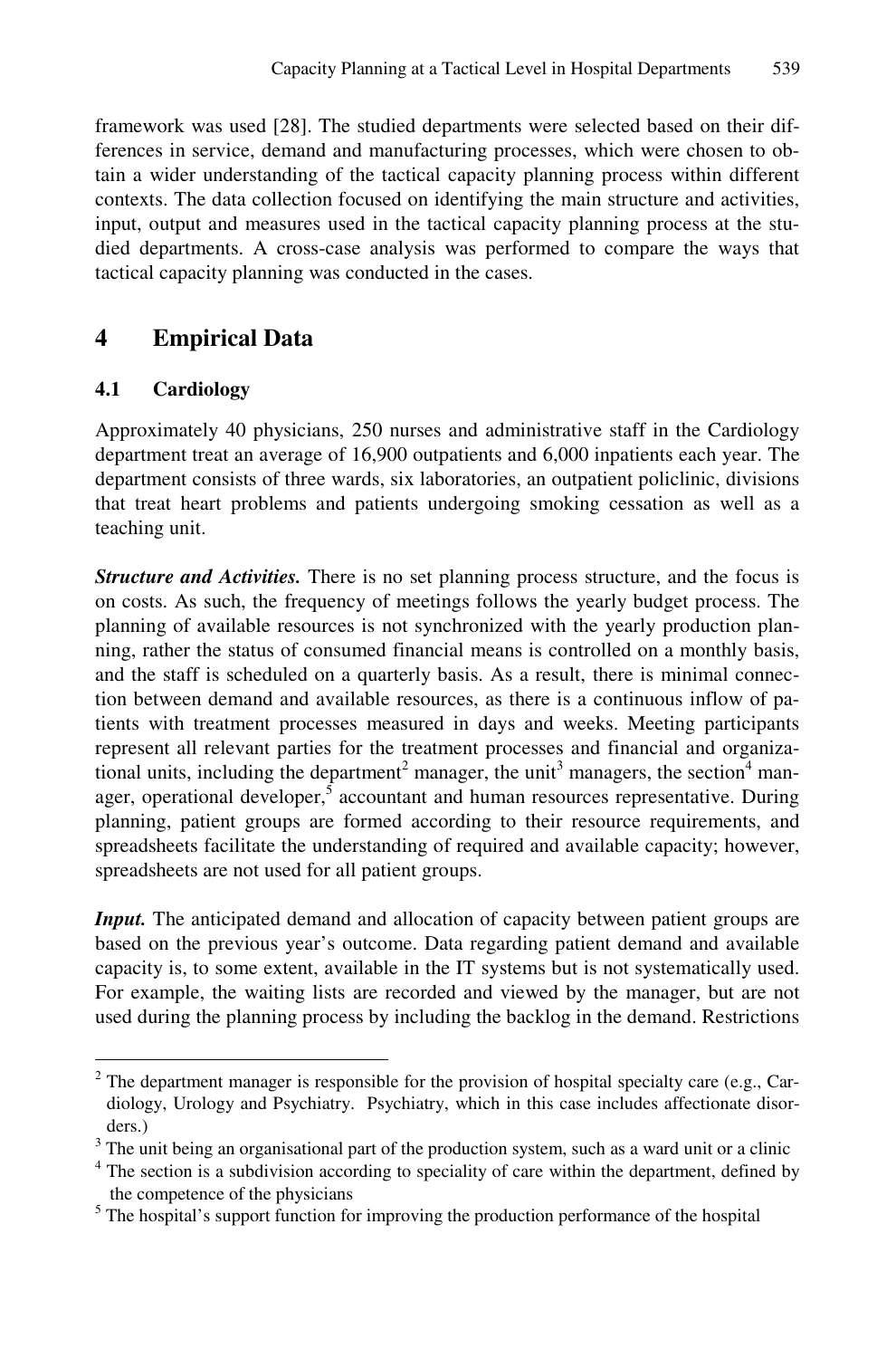are formulated in financial terms as limits where new funding is required and as patient waiting times. The limit is used to notify upper organizational levels that the budget is insufficient. Patient waiting times are measured but are not actively used in the planning process; rather, the patient waiting time restriction is used to depict when patients are redirected to costly sub-contractors. The objectives of the planning process are to achieve the performance measures, patient waiting time and delivered number of patients and medical priority of patients. The tolerance levels are expressed by the department as patient waiting time but, when interpreting the priority of planning focus, one could suggest that they also have indirect tolerance levels regarding costs.

*Measures.* The measures taken to balance demand and supply adjust capacity by utilizing extra staff, approving overtime, and using sub-suppliers and cross training. Demand is adjusted by building queues, prioritizing patients according to medical condition and re-scheduling patients. Moving capacity between points of use (e.g., relocating surgery equipment between operating rooms) is rarely used as a measure of adjusting capacity because each department's equipment is typically stationary and requires specialized staffing. However, relocating resources does occur with some nurses and physicians when the required competence is the same. The admission planning and scheduling rules are not used due to the large number of emergency patients.

*Output*. The output of the existing planning process is not a production plan, but rather a set of recommendations regarding what to produce. Existing planning activities provide feedback to the strategic level regarding the consumption of the budget and what the production process has achieved to deliver.

#### **4.2 Urology**

The Urology department treats approximately 22,000 patients each year and performs about 1,300 inpatient and 5,000 polyclinic operations, with the largest patient group being cancer patients. The department comprises two ward units and one outpatient clinic, which consists of eight nurse receptions, each one specializing in distinct specialties, such as prostate cancer, colostomy, kidney cancer or kidney stones.

*Structure and Activities.* Planning process activities include calculation of available and required capacity, comparison of available capacity and required capacity, establishing measures to adjust the two, adaption of a production plan and establishing the production plan. The activities are treated at the monthly planning meetings. The planning process is heavily dependent on the department manager and a spreadsheetbased planning tool supports the planning. The established plan is locked for changes 3-5 weeks ahead, with built-in slack for emergency patients. The planning process is divided into two separate parts: clinic planning and surgery and wards (inpatient) planning. The reason for combining the surgery and wards planning is the strong dependency between surgery and wards. However, the separation between clinic and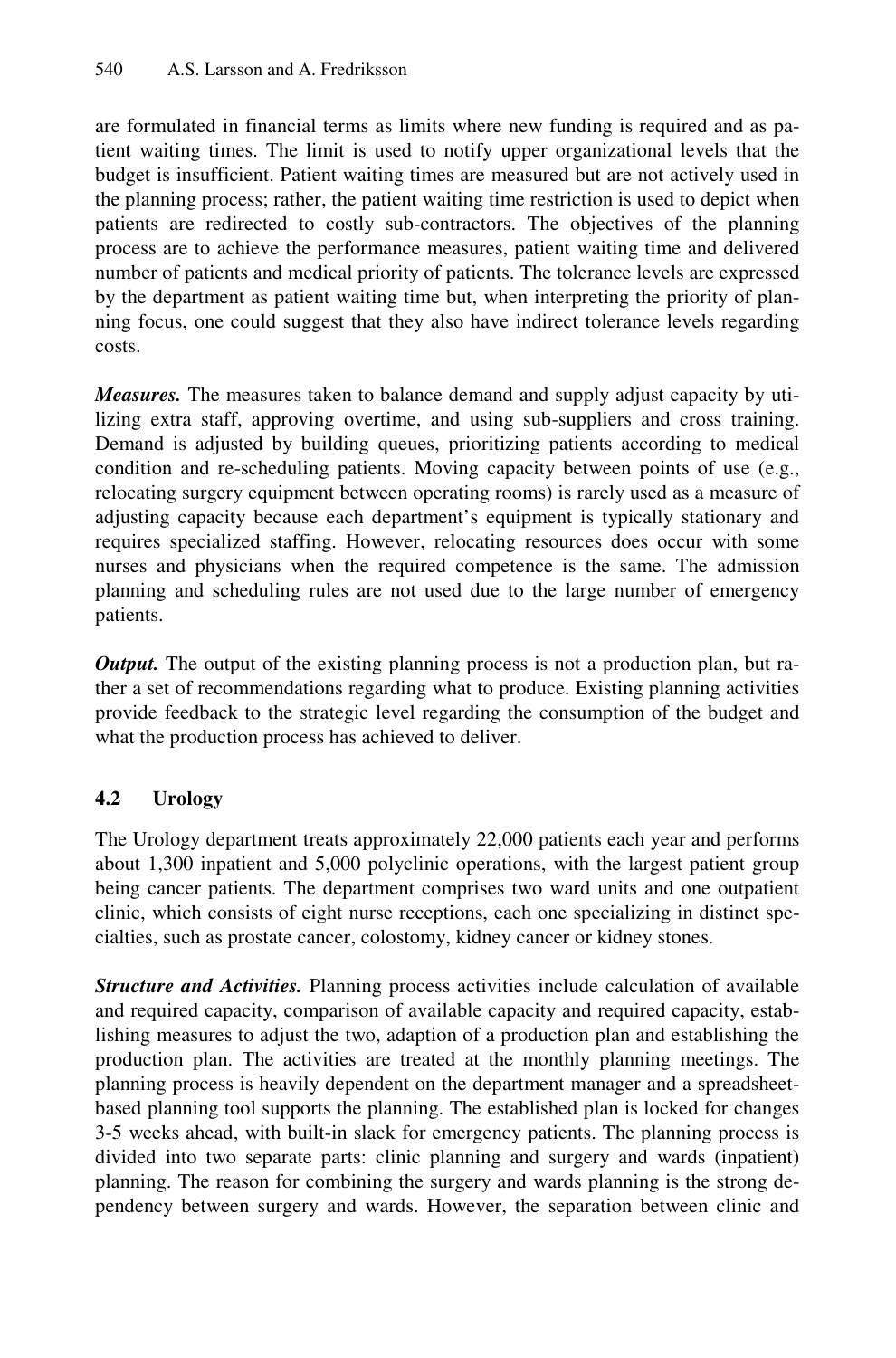inpatient planning make the planning of the inpatient treatment process fragmented by decoupling one patient's clinical treatment from the inpatient part of the treatment. The planning meetings include department manager,  $6$  unit managers<sup>7</sup> and administrator<sup>8</sup>. The planning horizon is a 12-month rolling period that bridges the budget year. The planning objective is to form patient groups for the two separate planning processes that are quantified differently. At the surgery unit, the resource requirements of the patient groups are measured in multiples of required surgery time (minutes), while the requirements at the ward unit are measured in days (or sometimes in beds). Clinical planning focuses on patient groups and the required number of visits (one patient one visit, and days include a number of visits), allowing adjusting resources according to the varying requirements of a specific patient group.

*Input.* The department makes use of available data from the IT systems regarding patient demand. Demand is forecast by factoring the amount of demand met during the previous year (hospital days, number of visits and discharges) and patient waiting lists. The forecast is adjusted with tacit knowledge, such as experience and other relevant information. The number of referrals is not directly used in the planning due to the department's ability to admit all referred patients at the clinic within a reasonable time.

Available capacity is estimated based on previously used capacity (i.e., the volume of capacity that each treatment unit (e.g., lab or surgery) provided last year. This method is preferable due to generally small changes in staff, facilities and equipment. Capacity is measured in the same way as demand (i.e., number of patients per patient group, days at the ward or surgery unit, visits). Restrictions on the planning process are derived from strategic decisions made by hospital management and factor in the allocated budget and the maximum patient waiting time for new and return visits. The strategic decisions are also used to formulate targets for the production system, such as patient waiting time for new and return visits and the yearly number of surgeries. Other targets are to prioritize patients according to medical priority and to treat critical conditions within an adequate timeframe.

*Measures.* Measures taken for capacity adjustments include the following: overtime and moving workforce and ambulatory equipment. In general, there is a lack of urologists in Sweden; therefore, overtime at evening clinics is frequently used. The department manager has limited authority to make changes outside of the budget and, when required changes are outside his authority, they are passed higher up in the hierarchy. Measures taken to adjust the demand to better fit the capacity abide by scheduling rules. The surgery unit is perceived as the bottleneck of the production system, and the purpose of using scheduling rules is to make better use of available capacity at the surgery unit. Medical priority is not articulated as a measure to adjust demand. However, dedicating slack time to treating emergency patients can indirectly priorit-

j

<sup>6</sup> See footnote 2

<sup>7</sup> See footnote 3

<sup>&</sup>lt;sup>8</sup> Staff with insight into the historic data of the department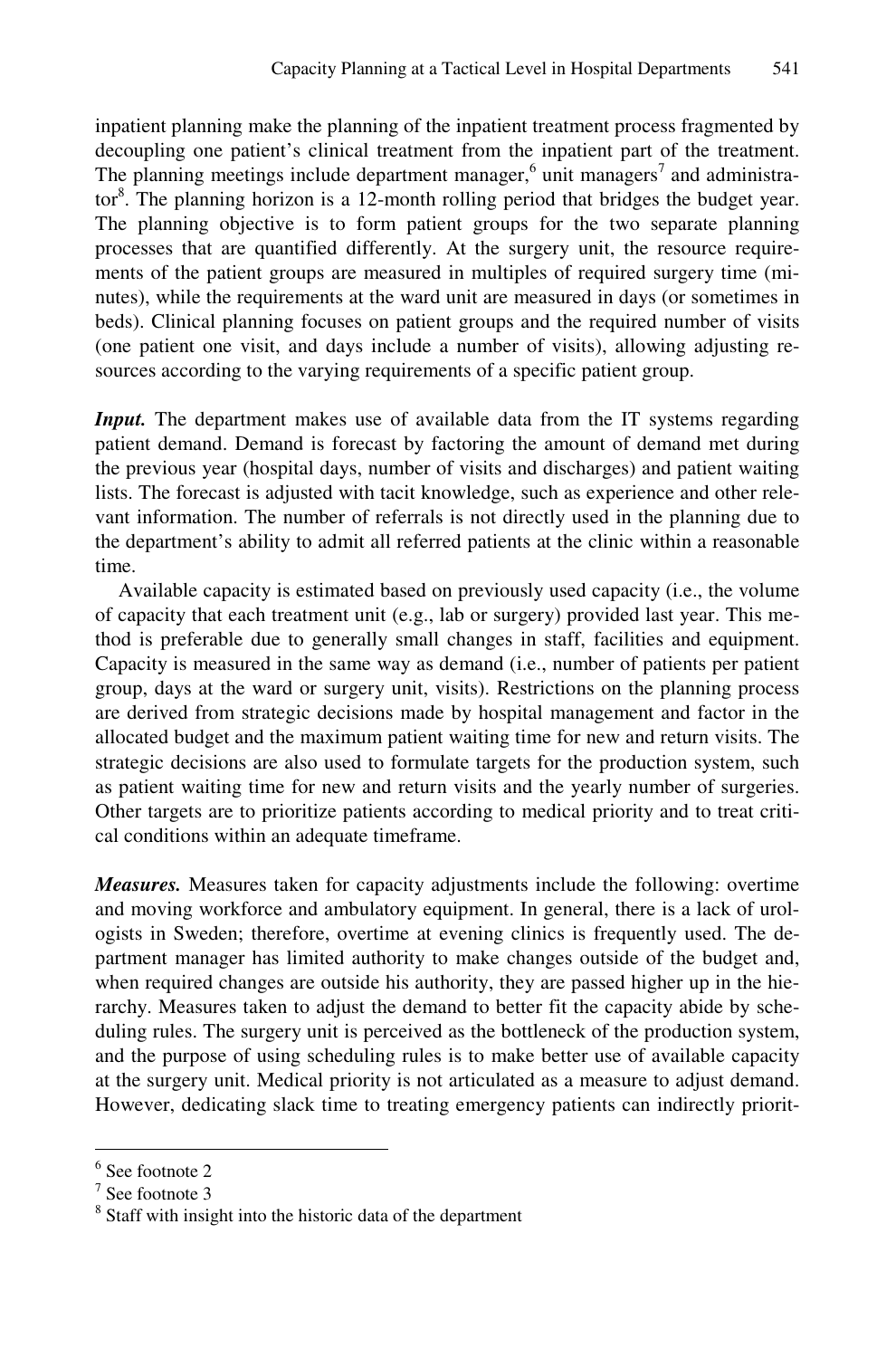ize urgent medical conditions. While queues and admissions planning are not intentionally used, queue length varies as a natural consequence of patient inflow.

*Output*. The output of the planning process is actively used to create production support on both a weekly and monthly basis. The feedback the planning process provides is regarding insufficient capacity and how well the system produces according to targets.

### **4.3 Psychiatry**

The studied Psychiatry department specializes in affective disorders and is comprised of nine outpatient clinics at different geographic locations with varying specializations. The department also consists of five ward units for inpatient care and one unit for research and teaching.

*Structure and Activities.* Planning activities include estimating the required and available capacity, comparing the two types of capacity and choosing suitable measures that will adjust the balance, thereby establishing a production plan. First, the forecast from the previous planning period is evaluated and compared with the outcome (i.e., number of referrals, accepted referrals, first visits, return visits and discharges). The meeting also includes follow-ups on tasks discussed during the previous meeting. Second, production plans for each clinic are established, and then combined into an overall plan for the whole department. Third, capacity and demand adjustments are made within or between clinics, if needed. Fourth, the plan is frozen one month prior to the planning meeting, with changes allowed only when forecasted patient waiting times exceed three months. The department manager, unit managers, administrator,<sup>9</sup> and operational developer<sup>10</sup> take part in the monthly meetings. The planning objective is patient visits over a rolling 12-month planning horizon. The majority of the treatment process is based on visits, with the exception of an inpatient resource demand of beds and the rare need for radiology equipment. New visits are given priority over return visits because this is the politically stated performance measure used. Spreadsheets are used to support planning and to control production.

*Input.* Demand input consists of data from the patient process at an aggregated level: total number of incoming patients, total number of visits and discharges. The available capacity is the number of employees and their competence. According to hospital management, each treating staff member (e.g., psychiatrist or therapist) is expected to provide 800 hours of patient treatment time per year, which is less than 50% of fulltime employment. How the number of patients in the production system translates into capacity requirements is not known and is thereby not used as input when planning.

-

<sup>&</sup>lt;sup>9</sup> Staff with insight into the historic data of the department

<sup>&</sup>lt;sup>10</sup> Hospital support function for improving the production performance of the hospital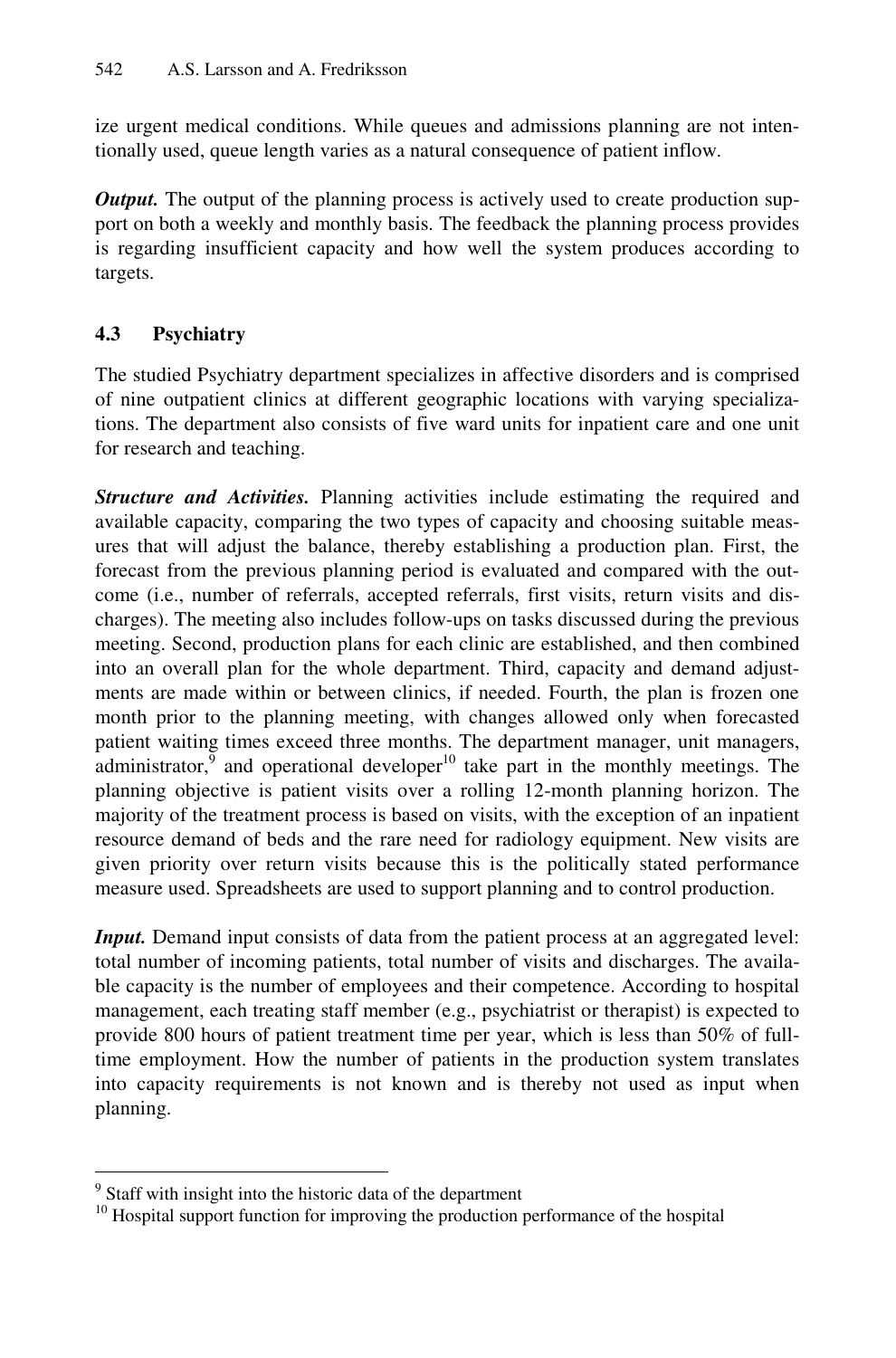The expressed restrictions are the allocated budget; however, there are also capacity adjustment restrictions (i.e., the possibility of hiring additional staff members). Targets of the capacity planning process are the length of patient waiting time, the number of new visits and the number of discharged patients. All of the targets are related to performance measures by which the production is evaluated. The tolerance level and targets are formulated according to the number of new visits and maximum patient waiting time.

*Measures.* Measures used for adjusting the capacity of the production system include overtime and moving capacity. The movement of capacity is usually in the form of physicians and psychiatrists, while nursing staff is seldom moved. Measures for adjusting demand include admissions planning and rescheduling. Admissions planning is accomplished by redirecting referrals between units that have equal supplies of competence, with a goal of balancing the numbers of new and return visits. To adjust the demand to meet capacity, the frequency of visits is decreased from four visits per month to three visits. However, when the treatment process becomes ineffective due to scarce visits with the therapist, a frequency limit must be considered when scheduling patients' return visits. Patients may also be rescheduled to alternative, similar treatment resources. Lastly, the department also adjusts the demand for resources by reducing the number of patients in the production system.

*Output*. The output of the planning process is a monthly production plan for all eight clinics, providing planning support on two levels: the individual clinic production and the total amount of psychiatric care production for the hospital region. The output of the planning process also provides feedback regarding the forecast accuracy, which is invaluable for strategic planning by hospital management. Feedback is made by signaling when production is about to violate the tolerance levels for maximum patient waiting time. In this case, tolerance levels are formulated according to how many visits are required to reach the target of maximum patient waiting time, rather than being based on patient throughput time or the number of patients that must be rebooked due to lack of capacity.

## **5 Analysis**

| <b>Structure</b><br>and Activi-               | <b>Cardiology</b> | <b>Urology</b> | try | <b>Psychia-</b> Cross-Case Analysis                                                                                                                                                                                                                                                                                                                                                                                                                                                                                                                                                                                                                                                                                                                                                                                         |
|-----------------------------------------------|-------------------|----------------|-----|-----------------------------------------------------------------------------------------------------------------------------------------------------------------------------------------------------------------------------------------------------------------------------------------------------------------------------------------------------------------------------------------------------------------------------------------------------------------------------------------------------------------------------------------------------------------------------------------------------------------------------------------------------------------------------------------------------------------------------------------------------------------------------------------------------------------------------|
| ties                                          |                   |                |     |                                                                                                                                                                                                                                                                                                                                                                                                                                                                                                                                                                                                                                                                                                                                                                                                                             |
| Structured<br>capacity<br>planning<br>process | N <sub>o</sub>    | <b>Yes</b>     | Yes | There is no hospital wide standardized planning when it comes to structure<br>and activities, which forces the department managers to form the process<br>themselves. In the <b>Cardiology</b> department the capacity planning process is<br>under development and, therefore, not used as a tool for pro-active actions.<br>The <b>Psychiatry</b> department is starting to make use of the planning process<br>for better balance between supply and demand. However, lack of relevant<br>data (e.g., proper patient care plans) complicates the planning and evalua-<br>tion of production outcome. The <b>Urology</b> planning process is actively<br>used to plan and control department operations; however, there are still<br>potential for improvements when bureaucracy delays the timing of proper<br>measures. |

**Table 2.** Cross-case analysis of planning processes at Cardiology, Urology and Psychiatry departments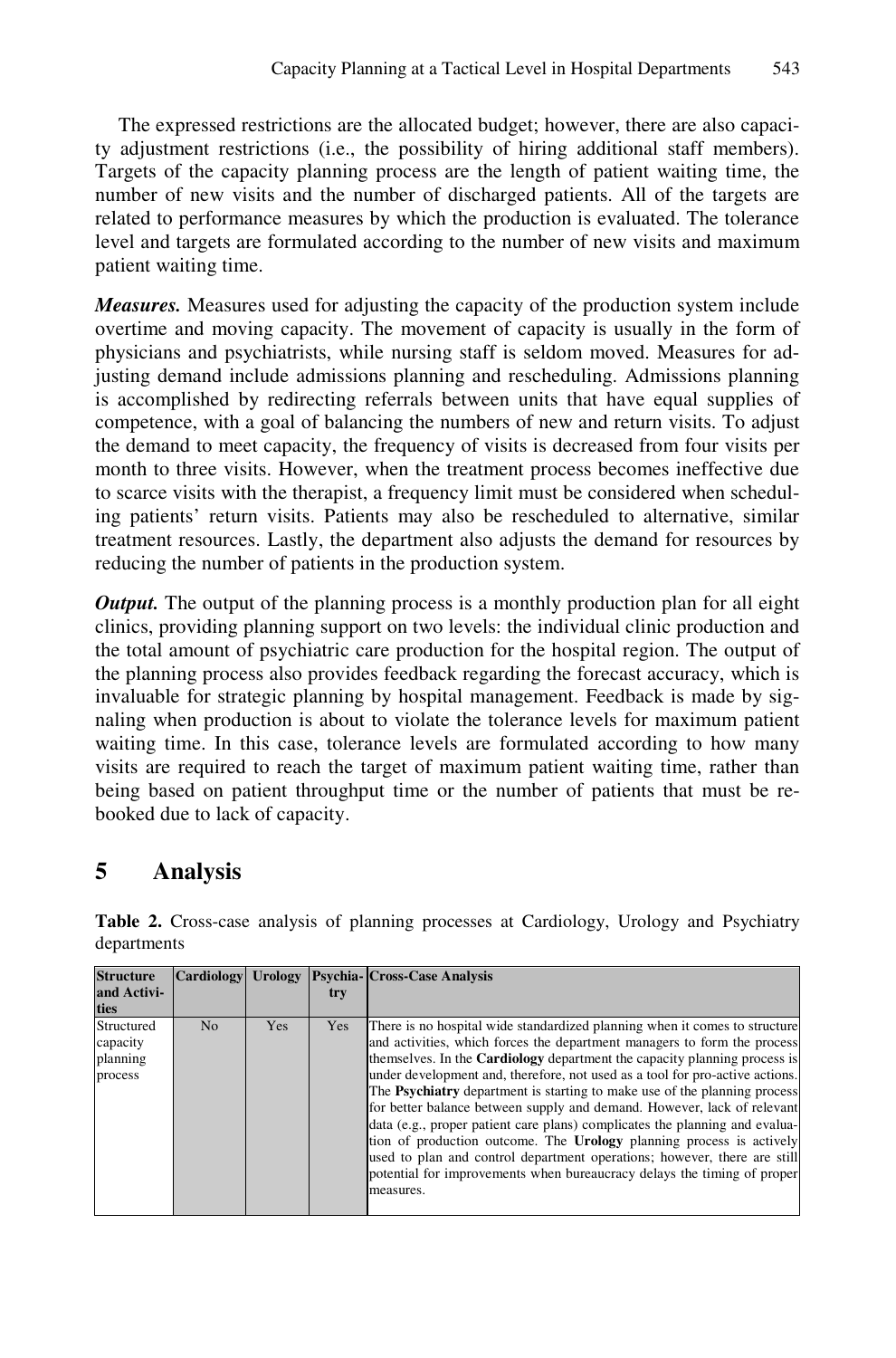| Struc-<br>ture and<br>Activi-<br>ties | Cardi-<br>ology       | Urol-<br>ogy                                      | Psy-<br>chia-<br>try         | <b>Cross-Case Analysis</b>                                                                                                                                                                                                                                                                                                                                                                                                                                                                                                                                                                                                                                                                                    |  |
|---------------------------------------|-----------------------|---------------------------------------------------|------------------------------|---------------------------------------------------------------------------------------------------------------------------------------------------------------------------------------------------------------------------------------------------------------------------------------------------------------------------------------------------------------------------------------------------------------------------------------------------------------------------------------------------------------------------------------------------------------------------------------------------------------------------------------------------------------------------------------------------------------|--|
| Frequency<br>of meetings              | Yearly<br>(Quarterly) | Monthly                                           | Monthly                      | The frequency of Urology and Psychiatry department meetings is similar<br>to the frequency of theory, but not for <b>Cardiology</b> , for which there are<br>fewer opportunities to react to changes due to infrequent planning meet-<br>ings. The scheduling of staff is made quarterly.                                                                                                                                                                                                                                                                                                                                                                                                                     |  |
| Meeting<br>participants               | Cross-<br>functional  | Cross-<br>functional                              | Cross-<br>function-<br>al    | All three departments use a cross-functional process in which meeting<br>participants include a department manager, unit and section (when appli-<br>cable) managers, and a representative providing data. Since the Cardiolo-<br>gy department planning meeting is mainly a budget meeting, the human<br>resource representative and the economist are also present. The Cardiolo-<br>gy and Psychiatry departments are both developing their capacity plan-<br>ning processes and, therefore, include a planning support function at the<br>meetings.                                                                                                                                                       |  |
| Planning<br>horizon                   | Year                  | Rolling<br>year                                   | Rolling<br>year              | All three departments have a planning horizon of 12 months. However,<br>the Urology and Psychiatry departments utilize a rolling horizon, which<br>results in static planning perspective, while the Cardiology department's<br>planning horizon decreases during the fiscal year.                                                                                                                                                                                                                                                                                                                                                                                                                            |  |
| Planning<br>object                    | Some pat<br>groups    | Pat<br>groups                                     | Total<br>amount<br>of visits | The focus on patient groups makes it possible for the Urology department<br>to adjust resources according to the varying requirements. However, in the<br><b>Psychiatry</b> department, all patients are aggregated and the focus lies on<br>the total number of new and return visits, which has led to the inability of<br>capacity planning to provide improvements for specific patients groups.<br>The Cardiology department has been better able to provide appropriate<br>care since it began to focus on the number of visits to patient groups.<br>Planning based on patient groups is not currently utilized for all patient<br>groups but is a first step in creating a capacity planning process. |  |
| Activities                            | No                    | Yes                                               | Yes                          | Since Cardiology has only one yearly meeting with random check-ups<br>during the year, it has little knowledge of the performance of the produc-<br>tion system during the year. Urology is the most updated of current state<br>among the departments and controls the production through its planning<br>activities and adjustments of activities according to capacity and demand.<br>Psychiatry has a functioning system of activities but requires better input<br>to improve planning performance.                                                                                                                                                                                                      |  |
| Analytical<br>methods                 | Partly                | Yes                                               | Yes                          | For all three departments, simple comparisons of numbers in Excel are<br>the only analytical method used; there is no use of optimization calcula-<br>tions The use of spreadsheets is probably suitable for its purpose. General-<br>ly, the available data has a low level of detail, which reduces the potential<br>for the exploitation of a more sophisticated planning tool.                                                                                                                                                                                                                                                                                                                            |  |
| Input                                 |                       |                                                   |                              |                                                                                                                                                                                                                                                                                                                                                                                                                                                                                                                                                                                                                                                                                                               |  |
| Future<br>demand                      | Historical<br>data    | Historical<br>data and<br>tacit<br>know-<br>ledge | Histori-<br>cal data         | All three departments use the historical data of treated patients as fore-<br>casts, but use the data differently. Since the department treats all referred<br>patients, Urology forecasts demand using historical data and adding tacit<br>adjustments when it is needed. Psychiatry forecasts demand using histori-<br>cal data, but does not know how to interpret the number of patients as<br>resource requirements due to undefined patient care processes. Cardiolo-<br>gy uses the data as forecasts but is unaware how it corresponds to the<br>actual patient demand and whether it has changed.                                                                                                    |  |
| Available<br>capacity                 | Yes                   | Yes                                               | No                           | All three departments estimate capacity based on the previous year. This<br>method is consciously chosen for Urology since there is little variation in<br>staff, equipment and facilities between years. Cardiology strictly uses the<br>data from previous year out of tradition. Psychiatry has no active way of<br>measuring capacity and uses the performance of the previous year as<br>guidance, without making adjustments. Psychiatry uses capacity levels<br>garnered from hospital management, which is based on negotiations<br>between management and staff representatives rather than time measures<br>and treatment plans.                                                                    |  |

#### **Table 2.** *(continued)*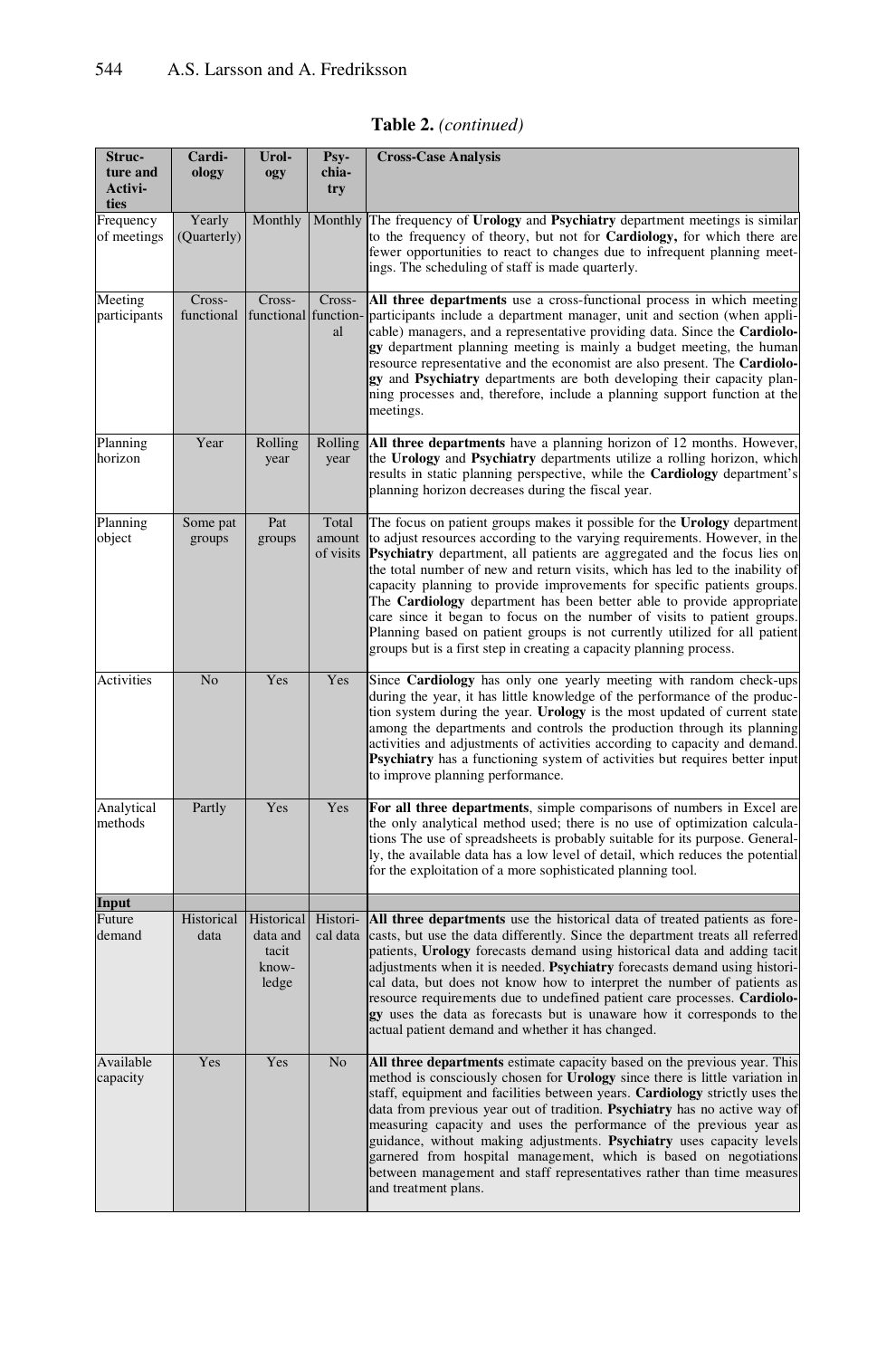|  | <b>Table 2.</b> (continued) |
|--|-----------------------------|
|--|-----------------------------|

| Struc-<br>ture and<br>Activi-<br>ties | Cardi-<br>ology     | Urol-<br>ogy  | Psy-<br>chia-<br>try | <b>Cross-Case Analysis</b>                                                                                                                                                                                                                                                                                                                                                                                                                                                                                                                                                                                            |
|---------------------------------------|---------------------|---------------|----------------------|-----------------------------------------------------------------------------------------------------------------------------------------------------------------------------------------------------------------------------------------------------------------------------------------------------------------------------------------------------------------------------------------------------------------------------------------------------------------------------------------------------------------------------------------------------------------------------------------------------------------------|
| Restrictions                          | Yes                 | Yes           | Yes                  | Budget is a restriction used by all three departments. In addition, Cardi-<br>ology and Urology use patient waiting time as a restriction. In the Psy-<br>chiatry department, the patient waiting time is classified as a target. For<br>the departments that use patient waiting time as restriction, the waiting<br>time is also used as target.                                                                                                                                                                                                                                                                    |
| Targets                               | Yes                 | Yes           | Yes                  | Department targets (e.g., patient waiting time, number of visits or number<br>of discharges) are generally formulated according to the KPIs (key per-<br>formance indexes) by which the production is evaluated. The targets are<br>also formulated in efficiency terms (i.e., number of patients delivered for a<br>certain amount of money and number of surgeries per year).                                                                                                                                                                                                                                       |
| Tolerance<br>levels                   | Yes                 | Yes           | Yes                  | At both Cardiology and Urology, the department manager oversees that<br>production delivers within tolerance levels and according to targets. In the<br>case of Psychiatry, tolerance levels are set by and supervised by hospital<br>management. Thereafter, hospital management provides feedback on<br>production performance.                                                                                                                                                                                                                                                                                     |
| <b>Measures</b>                       |                     |               |                      |                                                                                                                                                                                                                                                                                                                                                                                                                                                                                                                                                                                                                       |
| Capacity<br>adjustments               | Yes                 | Yes.<br>focus | Yes,<br>limited      | Capacity measures made by Cardiology focus on using extra resources<br>(e.g., sub-suppliers and extra staff), and adjustments made within current<br>resources are by via cross-training and overtime usage. <b>Urology</b> focuses<br>on adjusting capacity according to demand. The adjustments are made<br>within current resources with no addition of sub-suppliers or extra staff.<br><b>Psychiatry</b> adjusts both demand and capacity whenever possible. Capacity<br>adjustments for Psychiatry are, however, limited by the supply of qualified<br>staff and regulations of hiring temporary psychiatrists. |
| Demand<br>adjustments                 | Yes                 | Yes.<br>minor | Yes                  | Urology has created measures on the demand side to schedule surgeries<br>and better utilize the operation theatre. While the Urology department<br>focuses on capacity measures, the <b>Cardiology</b> department makes in-<br>creased use of demand measures as well as <b>Psychiatry</b> , which focuses on<br>making adjustments at the demand side.                                                                                                                                                                                                                                                               |
| Output                                |                     |               |                      |                                                                                                                                                                                                                                                                                                                                                                                                                                                                                                                                                                                                                       |
| Feasible<br>production<br>plan        | Recom-<br>mendation | <b>MP</b>     | <b>MP</b>            | <b>Cardiology</b> does not use a planning process to obtain a feasible produc-<br>tion plan. The scarce output of planning is a recommendation for next<br>year's production. The planning processes of both Urology and Psychiatry<br>provide a feasible master production plan. For the Psychiatry department,<br>the plan is given on two levels.                                                                                                                                                                                                                                                                  |
| Feedback                              | Yes                 | Yes           | Yes                  | The feedback that <b>Cardiology</b> is utilizing for planning is the status on<br>consumed budget. Urology frequently uses the planning process for<br>continuous feedback on production performance, which is used in the next<br>round of planning. The feedback of the <b>Psychiatry</b> planning process is<br>based on patient waiting time and delivered to upper hospital management.<br>The planning process also provides the manager with feedback on forecast<br>accuracy.                                                                                                                                 |

### **6 Discussion and Conclusions**

The purpose of this paper is to describe the essential components and output of the tactical planning process and to explore context-related variations in relation to the applicability of the planning process for hospital departments. The components and the output that this study has identified are summarized in Table 1. Regarding the context related variation, presented in Table 2, the devotion of the manager was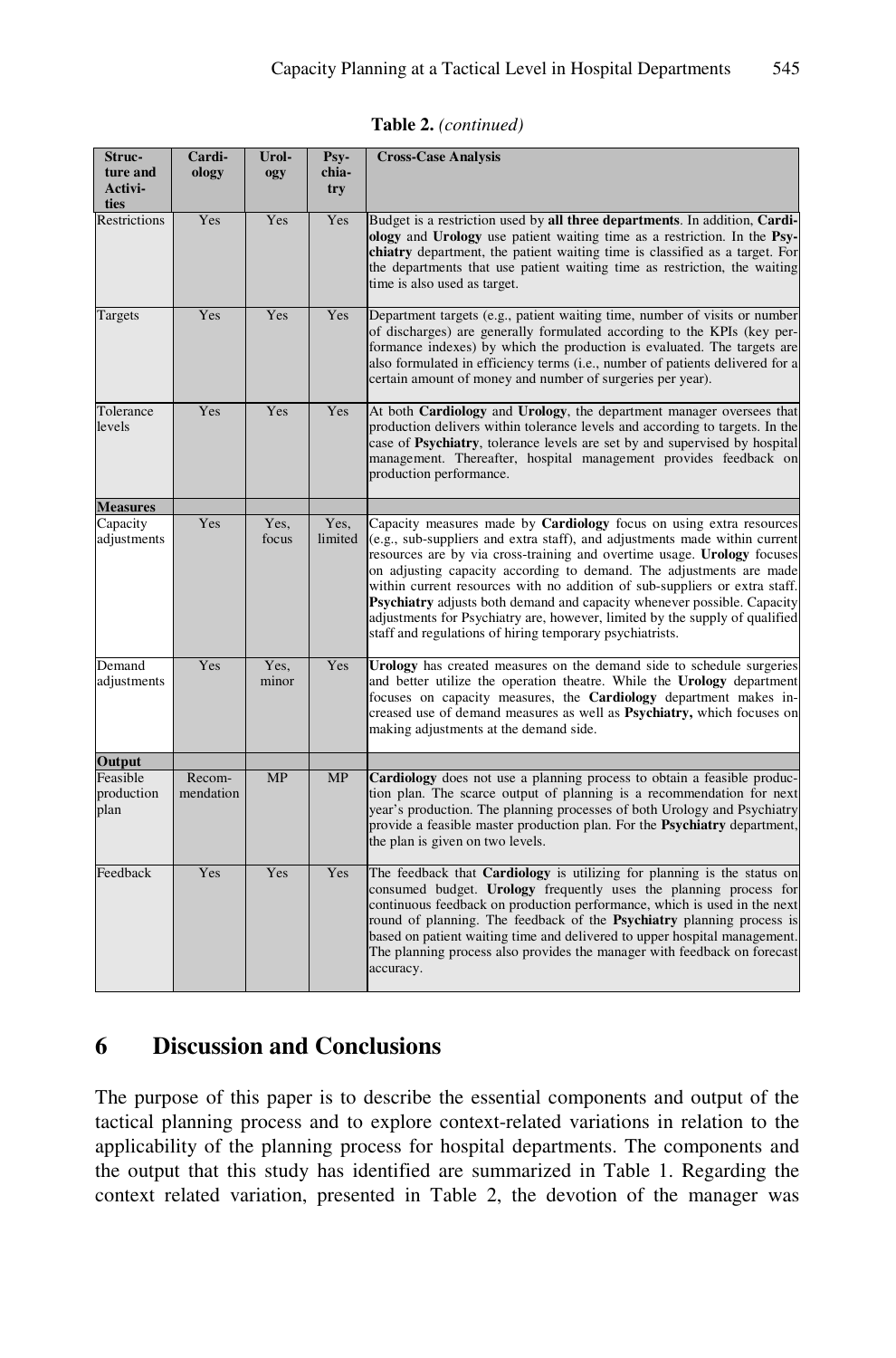superior for the performance of the planning process. It was foremost decisive of the activities performed, the frequency of meetings, the planning targets and tolerance levels, the choice of measures and the use of the planning process output. The planning process at the Urology department showed to be the most developed process, followed by the Psychiatry department and Cardiology. Urology shows a pro-active planning process, which focuses on providing the most care with the given capacity. The planning object is patient-groups but complements with an overall target of total number of visits and surgeries. Compared to Psychiatry, which also measure total number of visits, the Urology planning process are able to proactively provide measures for patients groups when required while the Psychiatry planning process is dull in its measures with its overall number of visits. The planning at the Cardiology department has improved by introducing patient groups as planning object.

Context related variations regarding the process input were evident in the available data at the Psychiatry department. There were no care plans specified for patient groups and the IT systems were lacking relevant data. Deficient input on required capacity and limited options for adjusting capacity resulted in a re-active capacity planning, with focus on demand adjustments. The cost intense production system of Cardiology along with the immature planning process has lead to a planning process that is more of a budget tool than a support system, where the output is a budget consumption indicator. The way Psychiatry uses the process output enlarge the utility planning process output, from providing production plans and feedback on tolerance levels to include evaluation of previously made forecasts.

This study illustrates the possibilities that an active tactical planning process can provide regarding the number of possible measures to adjust capacity. An active tactical planning process enables the potential to move away from the current short-term, costly fire-fighting measures to a more proactive manner of capacity adjustments within hospital departments that allow the department to maintain the budget while keeping waiting times and queues within limits and, perhaps, shortened.

#### **References**

- 1. Butler, T., Leong, Everett, L.: The operations management role in hospital strategic planning. Journal of Operations Management 14, 137–156 (1996)
- 2. Silvester, K., et al.: Reducing waiting times at the NHS: Is lack of capacity the problem? Clinician in Management 12(3), 105–111 (2004)
- 3. Vissers, J., Bertrand, J., De Vries, G.: A framework for production control in health care organizations. Production Planning and Control 12(6), 591–604 (2001)
- 4. Hans, E.W., Van Houdenhoven, M., Hulshof, P.J.H.: A framework for health care planning and control. Memorandum, 1938 (2011)
- 5. Willcox, S., et al.: Measuring and reducing waiting times: a cross-national comparison of strategies. Health Affaires 26(4), 1078–1087 (2007)
- 6. Cardoen, B., Demeulemeester, E., Van der Hoeven, J.: On the use of planning models in the operating theatre: results of a survey in Flanders. International Journal of Health Planning and Management 25, 400–414 (2010)